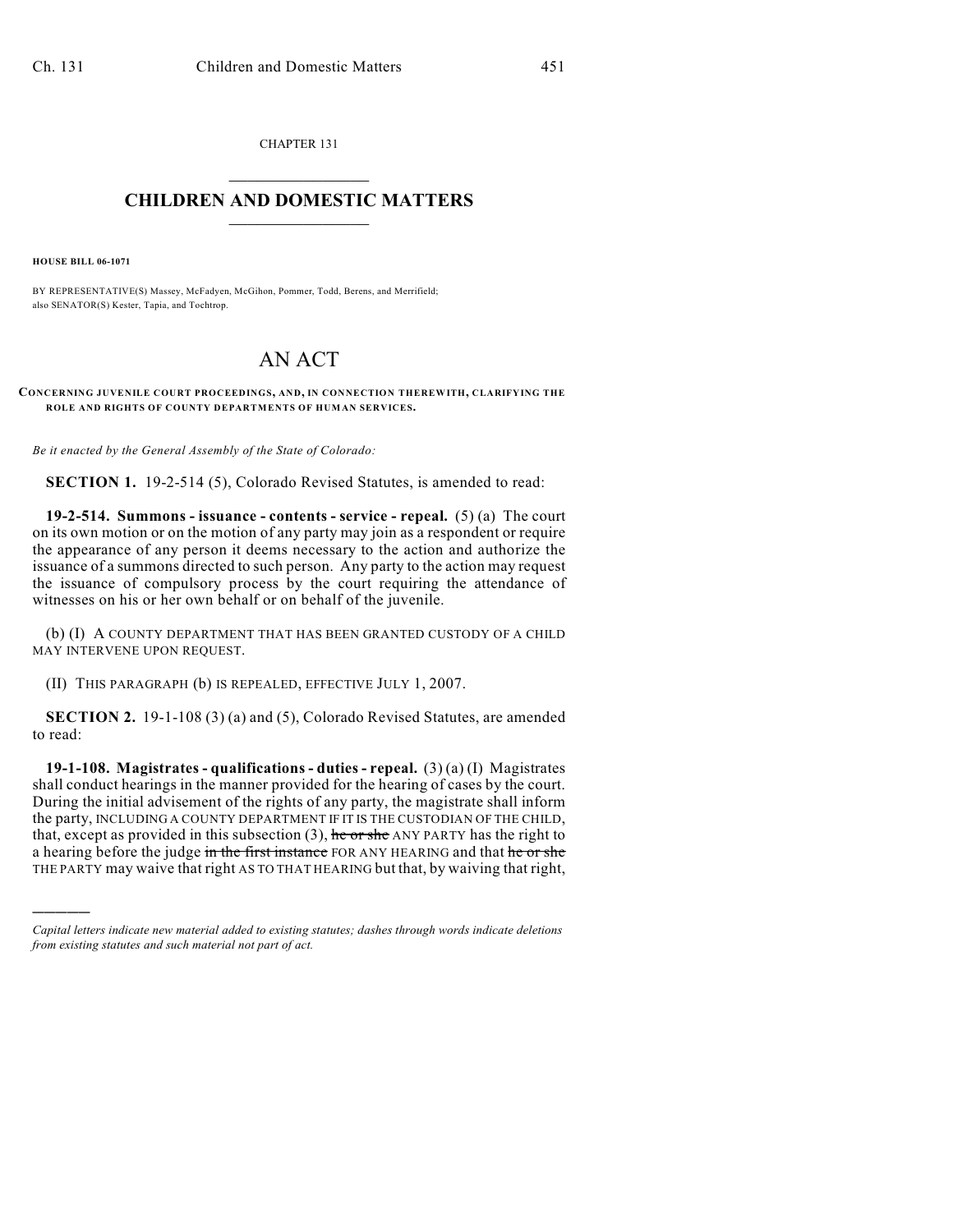he or she THE PARTY is bound by the findings and recommendations of the magistrate, subject to a request for review as provided in subsection (5) of this section. The right to require a hearing before a judge shall not apply to hearings at which a child is advised of his or her rights pursuant to section 19-2-706, detention hearings held pursuant to sections 19-2-507 and 19-2-508, preliminary hearings held pursuant to section 19-2-705, and detention hearings held pursuant to section 19-3-403.

(II) THIS PARAGRAPH (a) IS REPEALED, EFFECTIVE JULY 1, 2007.

(5) (a) A request PETITION for review shall be filed within fifteen days for proceedings under articles 2, 4, and 6 of this title or within five days for proceedings under article 3 of this title after the parties, INCLUDING A COUNTY DEPARTMENT IF IT IS THE CUSTODIAN OF THE CHILD, have received notice of the magistrate's ruling and shall clearly set forth the grounds relied upon. Such review shall be solely upon the record of the hearing before the magistrate and shall be reviewable upon the grounds set forth in rule 59 of the Colorado rules of civil procedure. A PETITION FOR REVIEW SHALL STATE WITH PARTICULARITY THE ALLEGED ERRORS IN THE MAGISTRATE'S ORDER OR JUDGMENT AND MAY BE ACCOMPANIED BY A MEMO BRIEF DISCUSSING THE AUTHORITIES RELIED UPON TO SUPPORT THE PETITION. THE COURT MAY ALSO CONDUCT SUCH FURTHER PROCEEDINGS AS THE COURT BELIEVES APPROPRIATE. A petition for review shall be a prerequisite before an appeal may be filed with the Colorado court of appeals or Colorado supreme court. The judge may, on his or her own motion, remand a case to another magistrate after action is taken on a petition for review.

(b) THIS SUBSECTION (5) IS REPEALED, EFFECTIVE JULY 1, 2007.

**SECTION 3.** 19-1-108 (3), Colorado Revised Statutes, is amended BY THE ADDITION OF A NEW PARAGRAPH to read:

**19-1-108. Magistrates - qualifications - duties.** (3) (a.5) MAGISTRATES SHALL CONDUCT HEARINGS IN THE MANNER PROVIDED FOR THE HEARING OF CASES BY THE COURT. DURING THE INITIAL ADVISEMENT OF THE RIGHTS OF ANY PARTY, THE MAGISTRATE SHALL INFORM THE PARTY THAT, EXCEPT AS PROVIDED IN THIS SUBSECTION (3), HE OR SHE HAS THE RIGHT TO A HEARING BEFORE THE JUDGE IN THE FIRST INSTANCE AND THAT HE OR SHE MAY WAIVE THAT RIGHT BUT THAT, BY WAIVING THAT RIGHT, HE OR SHE IS BOUND BY THE FINDINGS AND RECOMMENDATIONS OF THE MAGISTRATE, SUBJECT TO A REQUEST FOR REVIEW AS PROVIDED IN SUBSECTION (5) OF THIS SECTION. THE RIGHT TO REQUIRE A HEARING BEFORE A JUDGE SHALL NOT APPLY TO HEARINGS AT WHICH A CHILD IS ADVISED OF HIS OR HER RIGHTS PURSUANT TO SECTION 19-2-706, DETENTION HEARINGS HELD PURSUANT TO SECTIONS 19-2-507 AND 19-2-508, PRELIMINARY HEARINGS HELD PURSUANT TO SECTION 19-2-705, AND TEMPORARY CUSTODY HEARINGS HELD PURSUANT TO SECTION 19-3-403.

**SECTION 4.** 19-1-108, Colorado Revised Statutes, is amended BY THE ADDITION OF A NEW SUBSECTION to read:

**19-1-108. Magistrates - qualifications - duties.** (5.5) A REQUEST FOR REVIEW SHALL BE FILED WITHIN FIFTEEN DAYS FOR PROCEEDINGS UNDER ARTICLES 2, 4, AND